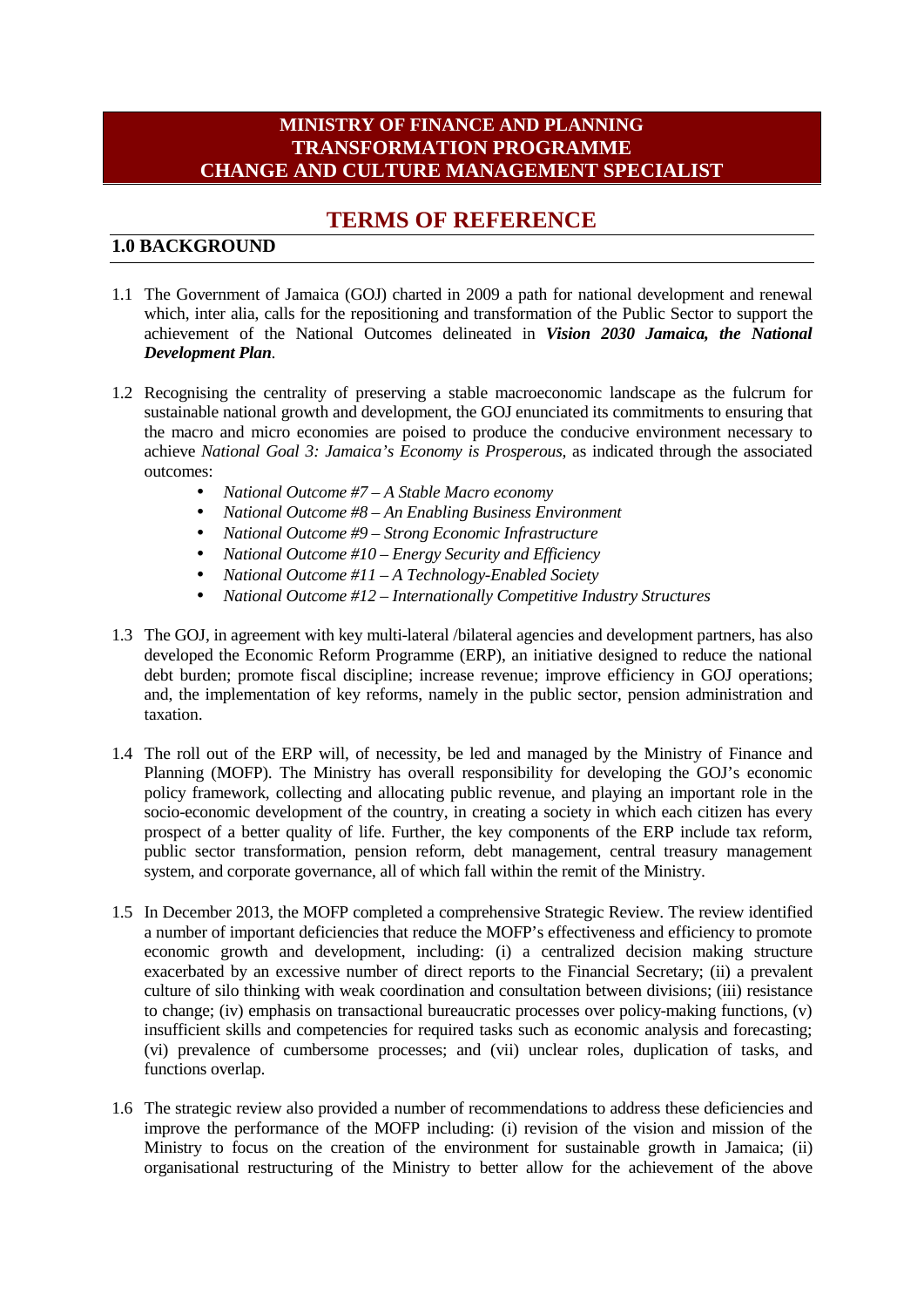strategic objectives; and (iii) enhancement of work processes and systems. In addition, recommendations were put forward to address deficiencies identified with regards to: (a) *leadership and accountability*: implement Accountability Framework and increase focus on strategic management activities; (b) *decision-making structures*: reduce bottlenecks and increase responsiveness by reducing the number of reports to the Financial Secretary; (c) *people*: build capacity to ensure that critical activities can be performed; (d) *work processes*: carry out a business process reengineering exercise to eliminate duplications and overlap; and (e) *culture*: reduce degree of "silo-mentality" by establishing new units that merge common functions (e.g., monitoring) that are currently duplicated across units.

- 1.7 The MOFP recognizes the need to realign its organisational structure and machinery to improve the efficiency of its operational management and internal processes, and to strengthen its policy making and implementation capacity. The MOFP therefore must be transformed to better facilitate sustainable growth in the national economy, effective regulation of the country's financial institutions, and the cost-effective delivery of public services. As such, the Ministry has embarked on a three (3) year Transformation Programme.
- 1.8 The objectives of the Transformation Programme are to: (1) make the operations, machinery and internal processes of the MOFP more efficient; (2) improve the development and execution of policy associated with public fiscal management; (3) improve the policy making capacity and, in particular, strengthen institutional arrangements to analyse and formulate economic and fiscal policy; and, (4) develop the relevant organisation structure, culture and accountabilities required for sustained operations of the MOFP and execution of its strategic objectives.
- 1.9 The Transformation Programme has three (3) components that will:
	- 1. Re-organise the Ministry in line with the Value Chain Approach to enable the effecting of core responsibilities that can lead to strategic success;
	- 2. Build capacity within the MOFP to enable the transformation to a High Performing Organisation; and,
	- 3. Develop, implement and sustain supporting change and culture management programmes and initiatives to support renewal across the Ministry.

#### **1.1**

### **1.2 Component 1 - MOFP Re-organisation**

- 1.3 This component supports the Ministry's organisation restructuring. Main activities include:
- Develop a comprehensive three-year implementation plan for the MOFP Transformation Programme with assigned responsibilities, cost, timelines and milestones;
- Conduct a business process reengineering exercise to eliminate red tape, merge duplicating functions and eliminate redundant and unnecessary ones;
- Definition of functional profiles and job descriptions for the new structure;
- Implementation of HR transition strategy and plan to move MOFP staff from the old structure to the new one;
- Adoption of new MOFP organisation structure (i.e., organisational chart, staffing levels, operating procedures);
- Prepare procedures manuals to support new/improved business processes;
- Conduct space audit to inform the reallocation of staff work space based upon new organisation structure;
- Establish ICT Governance Framework to enhance systems management; and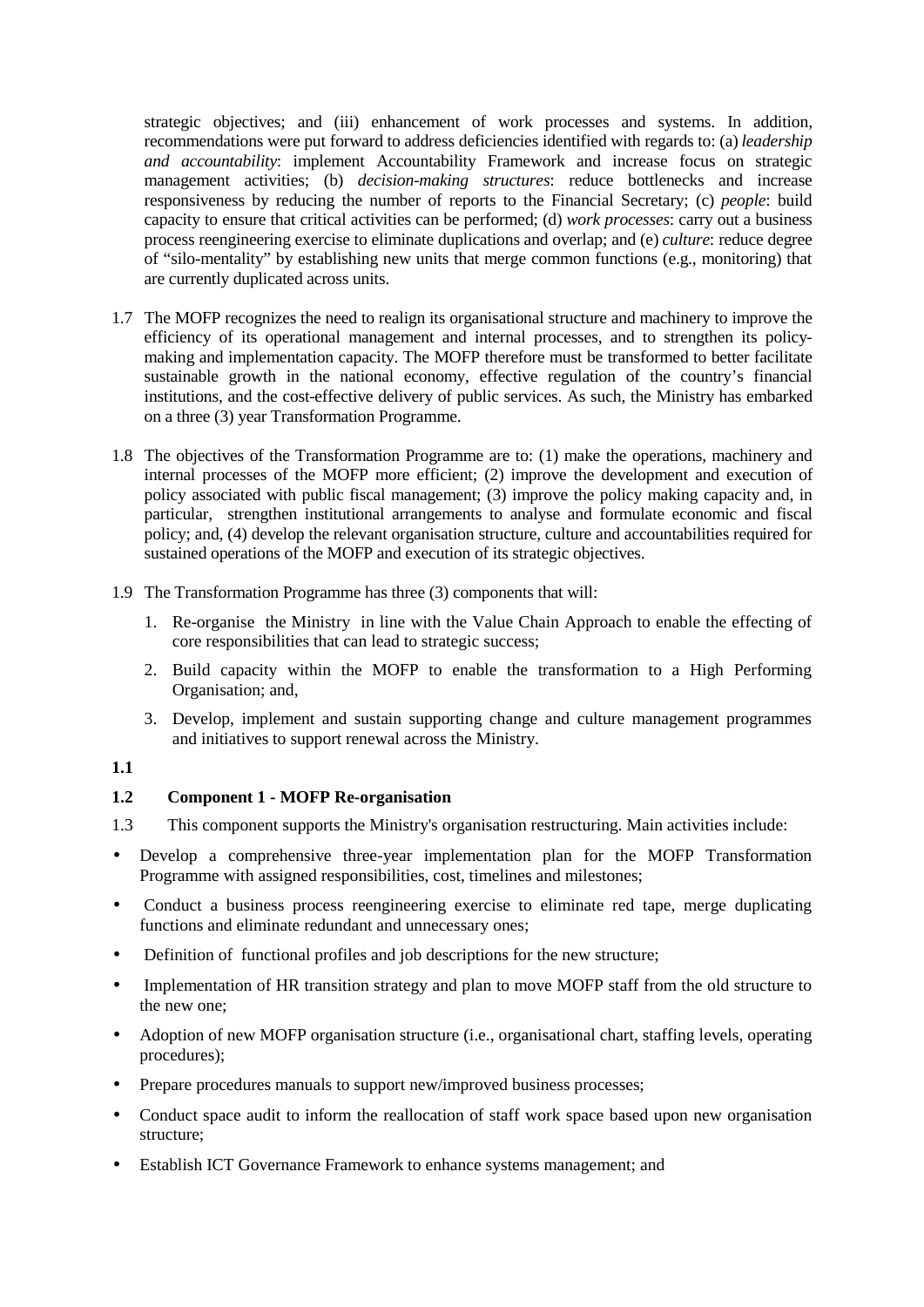- Develop Performance Management and Accountability Framework, including the development of Service Level Agreements with clients.
- **1.4**

#### **1.5 Component 2 - MOFP Competencies and Capacities**

1.6 This component provides a competency framework along with a robust capacity building programme to address skill and competency gaps. Activities include:

- Design and implement a competency framework for the Ministry;
- Carry out a comprehensive training needs assessment, followed by a training plan based on the needs assessment findings; and,
- Conduct training impact evaluations.

#### **1.7 Component 3 - Change Management and Communication**

1.8 This component supports the transformation of the Ministry's organisational culture. It should also lead to an improved understanding of the needs and behaviour of employees transitioning within macro-level organisational change and to promote transformation programme activities across the MOFP. This will be executed in collaboration with an external change management consulting firm. Main activities include:

- Design and implement a change management and communication plan to mitigate re-organisation related risks;
- Apply behavioural insights to external business processes;
- Apply behavioural insights to internal business processes as part of the Transformation Programme, focusing on improving staff engagement, productivity and change management;
- Enhance capacity of MOFP staff to respond positively to change;
- Assure key stakeholders engagement throughout the MOFP transformation process.
- 1.10 To carry out its Transformation Programme, the MOFP will establish an implementation management structure with the following core elements:
	- i) creation of a dedicated Programme Management Office (PMO), responsible for ensuring full implementation of the programme. The PMO will be comprised of both consultants and MOFP staff who will provide the technical and advisory support to MOFP senior management for Programme implementation. The MOFP staff will work exclusively and on a full time basis in the PMO. The PMO will include:
		- a. **PMO Director** manage the day to day operations of the PMO and have primary and direct responsibility for components one (1) and two (2);
		- b. **Change Management consulting firm** will have direct and primary responsibility for component three (3) which will design and implement a change management strategy and plan based on the application of behavioural economics, as well as the attendant communication plan;
		- c. **Project Technical Specialists** provide the management analysis and organisational development functions including business process reviews and the development of job descriptions;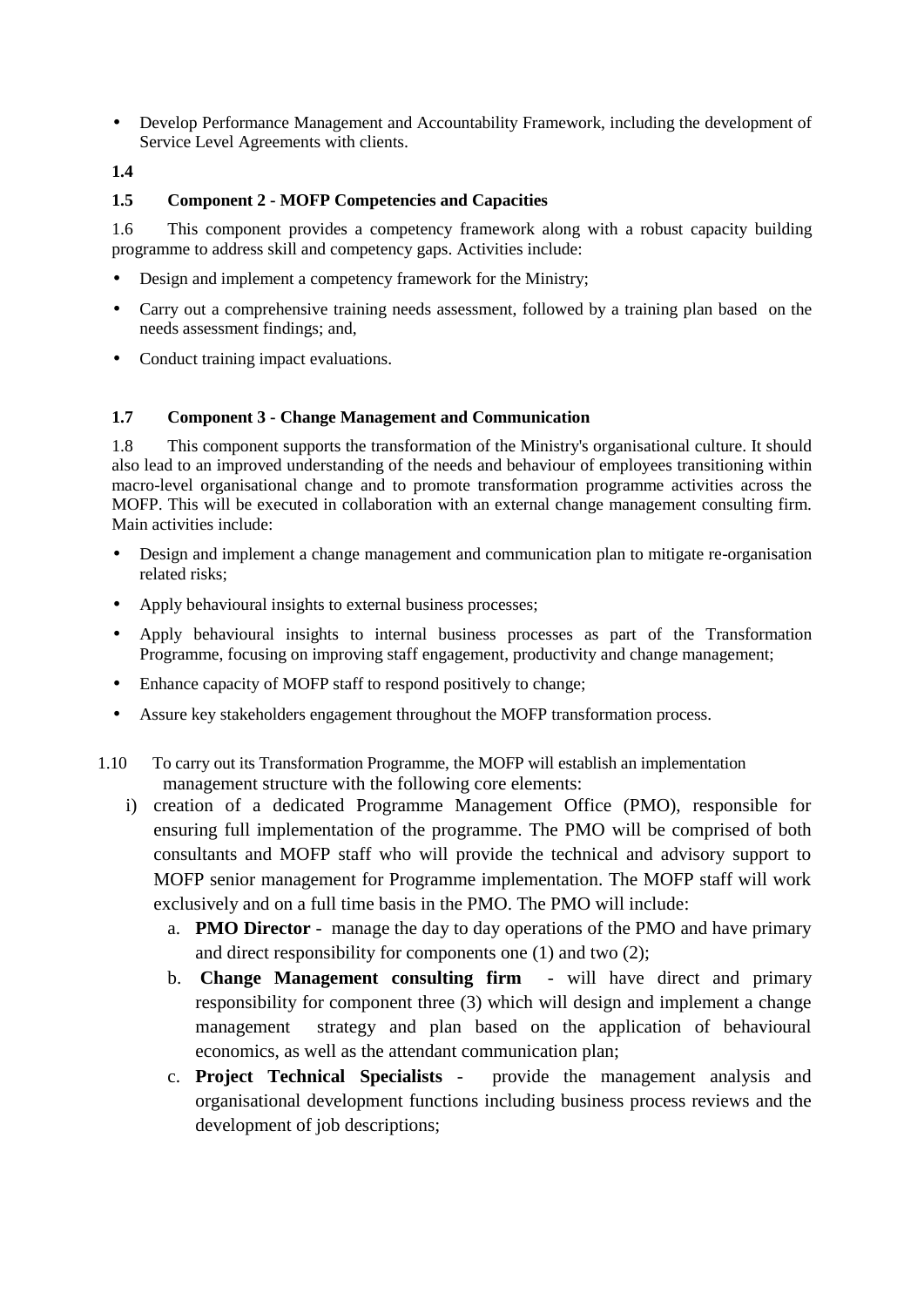- d. **Change Management and Culture Management Specialist** assist in the implementation of the change management strategy and plan as well as the implementation of the communication plan;
- e. **Portfolio Analyst** provide the financial management and project management support required for the successful operation of the Programme, as well as assisting in financial reporting and performance updates to International Development Partners.
- ii) establishment of a Transformation Steering Committee (TSC) to support and supervise the implementation of the programme. The TSC, chaired by the Financial Secretary and composed of key stakeholders, will ensure robust program governance, strategic direction and oversight.
- iii) designation of change leaders and change agents in every unit of the organisation, selected from the MOFP staff.

### 1.11 **STRATEGIC PUBLIC SECTOR TRANSFORMATION PROJECT**

*This is a project that is financed through a loan from the World Bank and is being implemented by the Ministry of Finance and Planning. The Project Development Objective (PDO) is to strengthen public resource management and support selected public sector institutions in facilitating a more enabling environment for private sector growth. The project has five(5) main components:*

| : Strengthening the Public Investment Management System (PIMS)       |
|----------------------------------------------------------------------|
| : Strengthening the Budget Preparation Process and Results Based     |
| <b>Budgeting</b> (RBB)                                               |
| : Adaptive Public Sector Approaches to Promote Fiscal Sustainability |
| : Strengthening Property Tax Compliance and Administration.          |
| : Fostering Industrial Growth and Trade Facilitation                 |
| : Project Management                                                 |
|                                                                      |

### *Component III. Adaptive Public Sector Approaches to Promote Fiscal Sustainability*

*This component will support measures to institutionalize the process of behavioural change to support new policy processes and provide just-in-Time Technical Assistance (TA) to take into account ad hoc needs of the government and to effectively take advantage of opportunities of intervention when they arise, enabling to bridge policy and implementation gaps revealed in the course of project implementation.*

# **2.0 NATURE AND DURATION OF ASSIGNMENT**

2.1 The Ministry has embarked on implementing the accepted recommendations and various proposals arising from the 2013 Strategic Review along with recommendations from previous work done. To this end, the Ministry is seeking to secure the services of a Change and Culture Management Specialist for a **period of two (2) years** with the potential for renewal based on satisfactory performance and the needs of the Programme.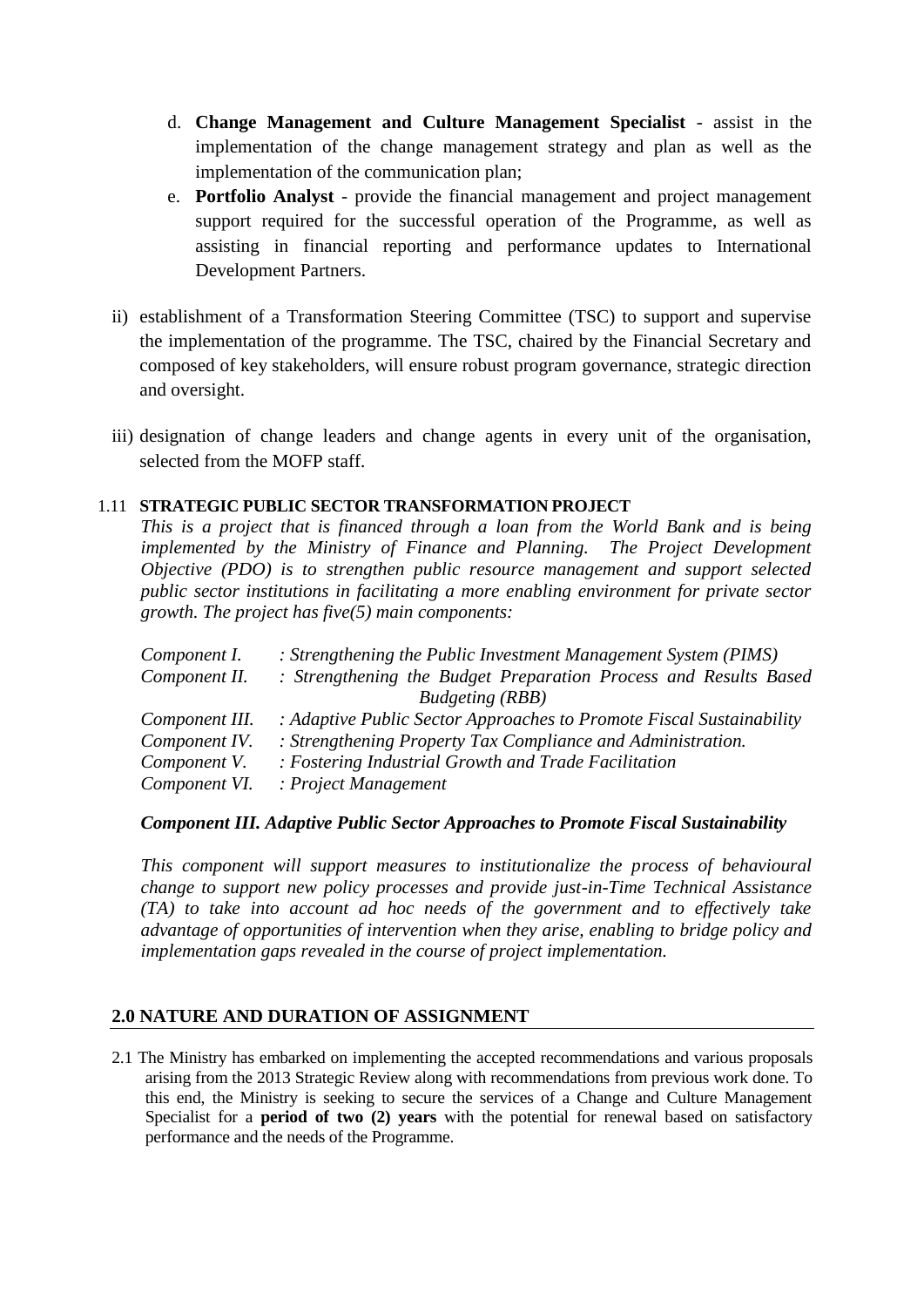### **3.0 SCOPE OF WORK**

- 3.1 Reporting directly to the PMO Director and working closely with the international change and culture management partners, other stakeholders and the other members of the PMO team, the Change and Culture Management Specialist will support the development and implementation of the change and culture management strategy and plan. The incumbent will create and implement change management strategies and operational plans that maximise employee adoption and usage, and minimise resistance throughout the Ministry's streamlining process. Special emphasis will be placed on applied behavioural insights to drive employee behavioural changes, to build inherent compliance into selected business processes, and, to execute communication strategies geared at enabling the transformative processes at individual and group levels.
- 3.2 The Change and Culture Management Specialist will perform the following duties:
	- **1. To develop, implement and sustain supporting change and culture management programmes and initiatives to support continued renewal across the Ministry.**
		- a) Manages the application of a structured methodology and lead change management activities through the development and adoption of appropriate change and culture management strategies by:
			- i. Assessing the change impact and complete change management assessments;
			- ii. Identifying, analysing and preparing risk mitigation tactics in order to identify and manage anticipated resistance;
			- iii. Creating a change management strategy;
			- iv. Managing the interface between programmes/projects and daily operations to secure the delivery of programme outcomes and realisation of benefits whilst maintaining business as usual through holding regular meetings to discuss the programmes/projects and their impact on operational areas in order to provide appropriate interventions to support operational managers in maintaining operational stability during the transition process; and,
			- v. Coordinating efforts with other specialists and human capital/talent managers across the Ministry's divisions, departments and agencies to integrate change management activities into the project plans.
		- b) Consults and coaches project teams to better communicate and engage staff through organisational transformation and macro level programmes of change by:
			- i. Ensuring the creation of actionable deliverables for the five (5) change management levers: communication plan, sponsor road map, coaching plan, training plan and resistance management plan;
			- ii. Supporting organisational design and definition of roles and responsibilities; and,
			- iii. Supporting and engaging senior leadership, and coaching managers and supervisors to better handle individual and team change.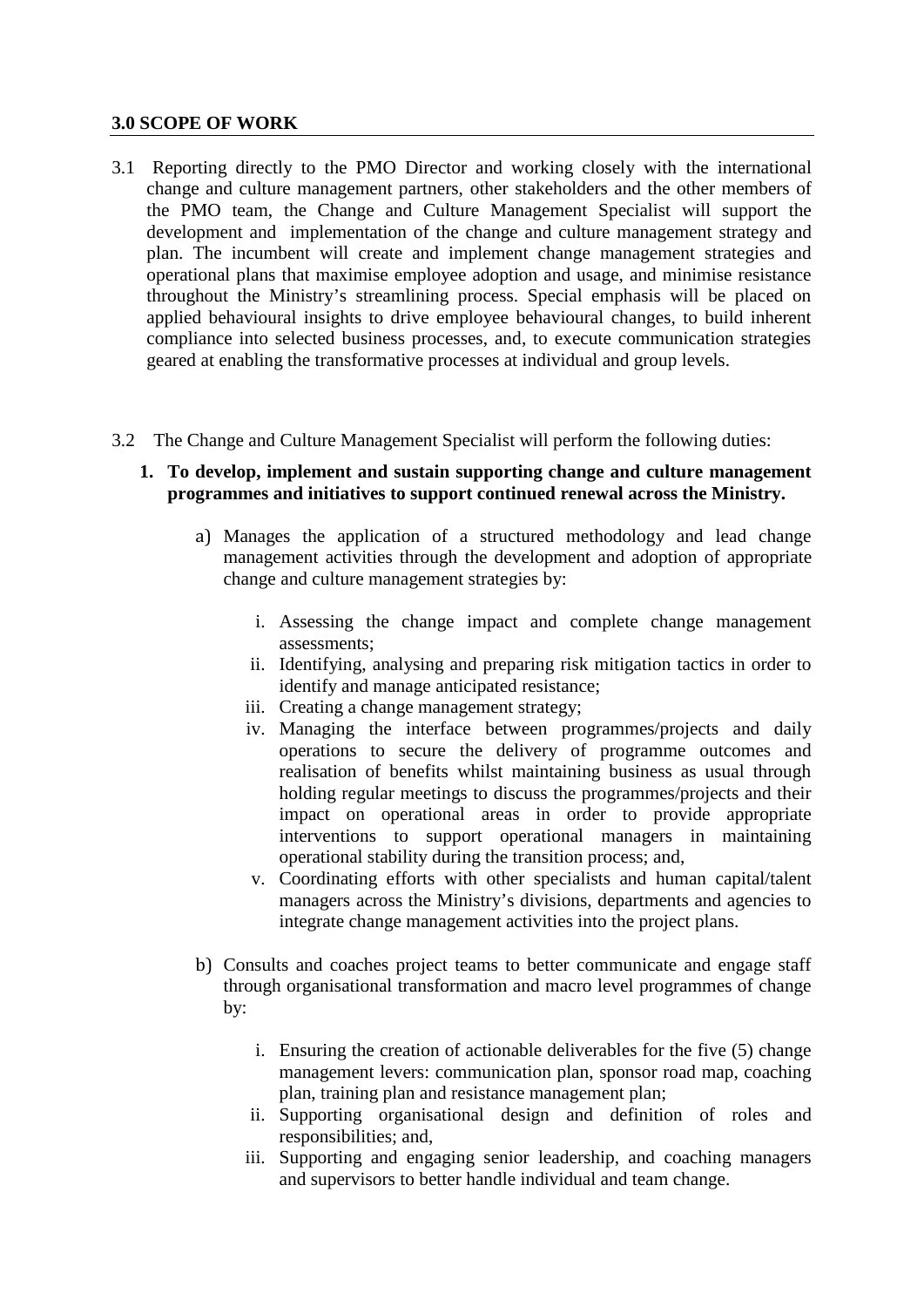- c) Ensures the evaluation of stakeholder readiness for proposed projects and/or programme initiation to better manage stakeholder expectations and attitudes while tracking and reporting issues; the definition and measurement of success metrics; and, the monitoring of change progress, portfolio and change load.
- d) Implements methodologies and approaches for integration of the project's change management initiatives, including:
	- i. Identifying and monitoring potential risks and points of resistance impacting the project and developing plans to mitigate same.
	- ii. Organising and coordinating all project communication material and activities; and evaluating the effectiveness of change management and communication initiatives.
- e) Manages stakeholders by:
	- i. communicating with senior leadership to impart updates on the progress, issues and developments in change programmes;
	- ii. providing appropriate briefing to enable informed decision making about the approach and direction of programmes and/or projects; and,
	- iii. communicating with staff affected by change to maintain morale and support for change.
- f) Builds support and commitment, and promotes cooperation and teamwork across participating groups by providing leadership in the resolution and/or escalation of issues that may impact project schedules and deliverables as well as developing team capability through training, coaching and mentoring.
- g) Measures and monitors business Key Performance Indicators (KPIs) affected by change by:
	- i. identifying the impact on KPIs of change and what this will mean for business as usual;
	- ii. agreeing with senior leadership on the deviation allowed in performance whilst changes are taking place;
	- iii. assessing management information reports, identifying risks and issues and briefing senior managers on major implications for programmes; and,
	- iv. recommending whether to proceed or stop with transition.
- **2. To design, develop, implement, coordinate, and facilitate Ministry-wide coaching, training and development programmes on change and culture management for all levels of employees in support of achieving the Ministry's priorities.**
	- a) Facilitates information sharing sessions/presentations pertaining to change management, team building and project planning and implementation.
	- b) Manages benefits by: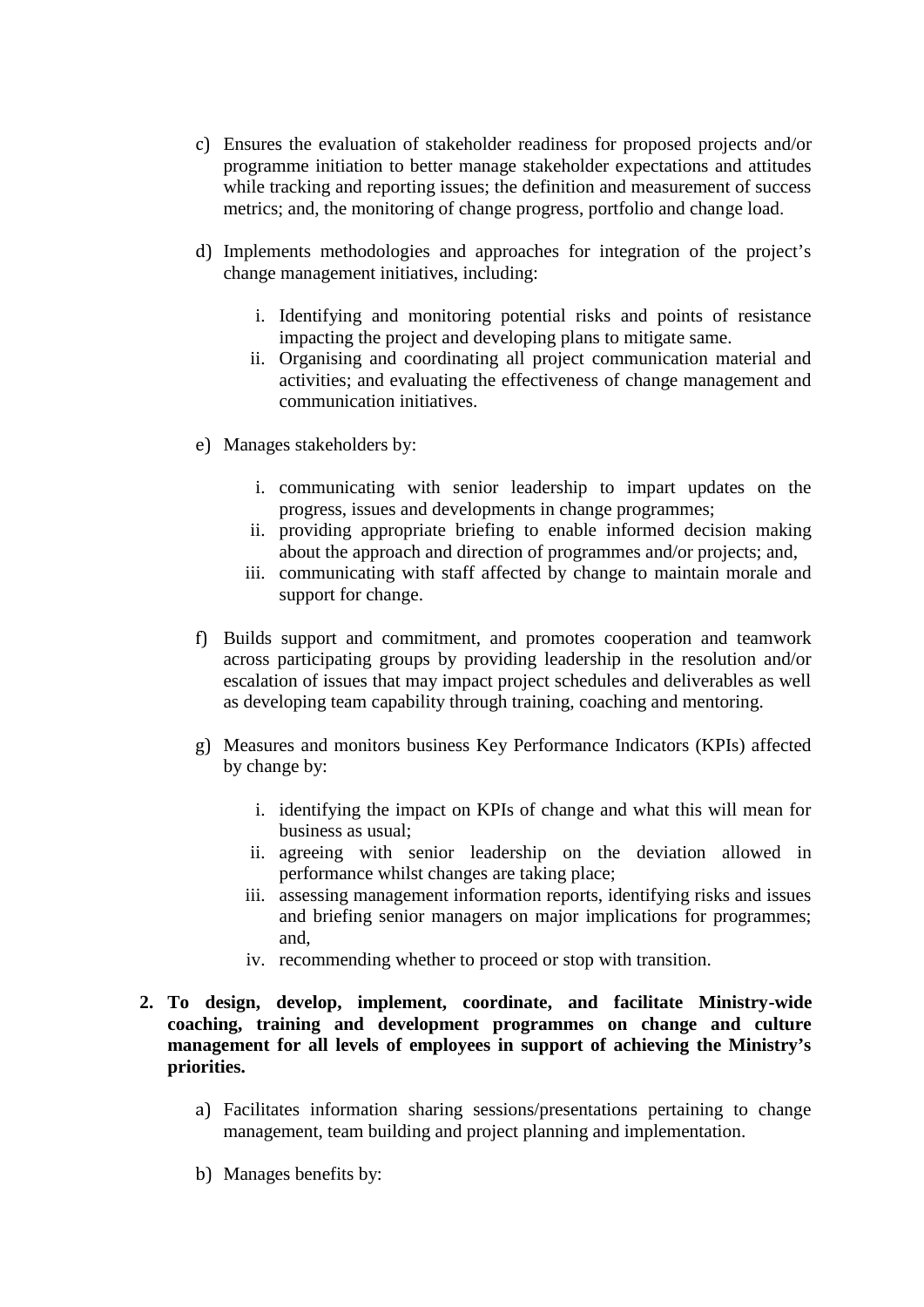- i. supporting PMO in the definition of benefits and development of a Benefits Management Strategy;
- ii. developing benefits models, testing benefit assumptions and defining appropriate measures to assess benefits realisation;
- iii. writing, refining, updating programme benefits profiles and undertaking regular reviews with divisional/department/agency Programme/Project Managers and teams to assess the benefits and disadvantages arising in the course of programmes; and,
- iv. managing benefits release through scheduling outputs from the programme into the business.
- c) Manages the transition of change in the business processes by:
	- i. working with operational managers to embed changes within the business;
	- ii. identifying what changes in processes, procedures and practices are needed to achieve change and deliver the planned benefits;
	- iii. meeting with unions and staff to identify potential problems areas and ensuring that managers have the necessary information to communicate changes and their impact to staff; and,
	- iv. visiting work locations to meet staff and user groups to discuss change issues and encourage and motivate them to embrace the change and realise the benefits.
- d) Manages Culture Change Team for the Ministry by leading change management activities across the Ministry and in business operations and working closely with Change Ambassadors.
- e) Schedules and coordinates all training with managers and supervisors schedules location, date/time, materials, and attendance – in tandem with the HRD Section, by:
	- i. developing, coordinating, facilitating and maintaining a training management system as well as all training courses and programmes;
	- ii. collecting, compiling and reporting results of evaluation, attendance and training data, and communicating data and reports as needed;
	- iii. maintaining management training tracking processes, entering data, tracking completion and processing communication and certification to recipients and market leadership; and,
	- iv. researching and partnering with training suppliers as appropriate to deliver tailored courses, including details, cost comparison, and timelines.

# **4.0 QUALIFICATIONS/ EXPERIENCE**

 Master's degree in Social Sciences, Public Administration or related field from an accredited institution.